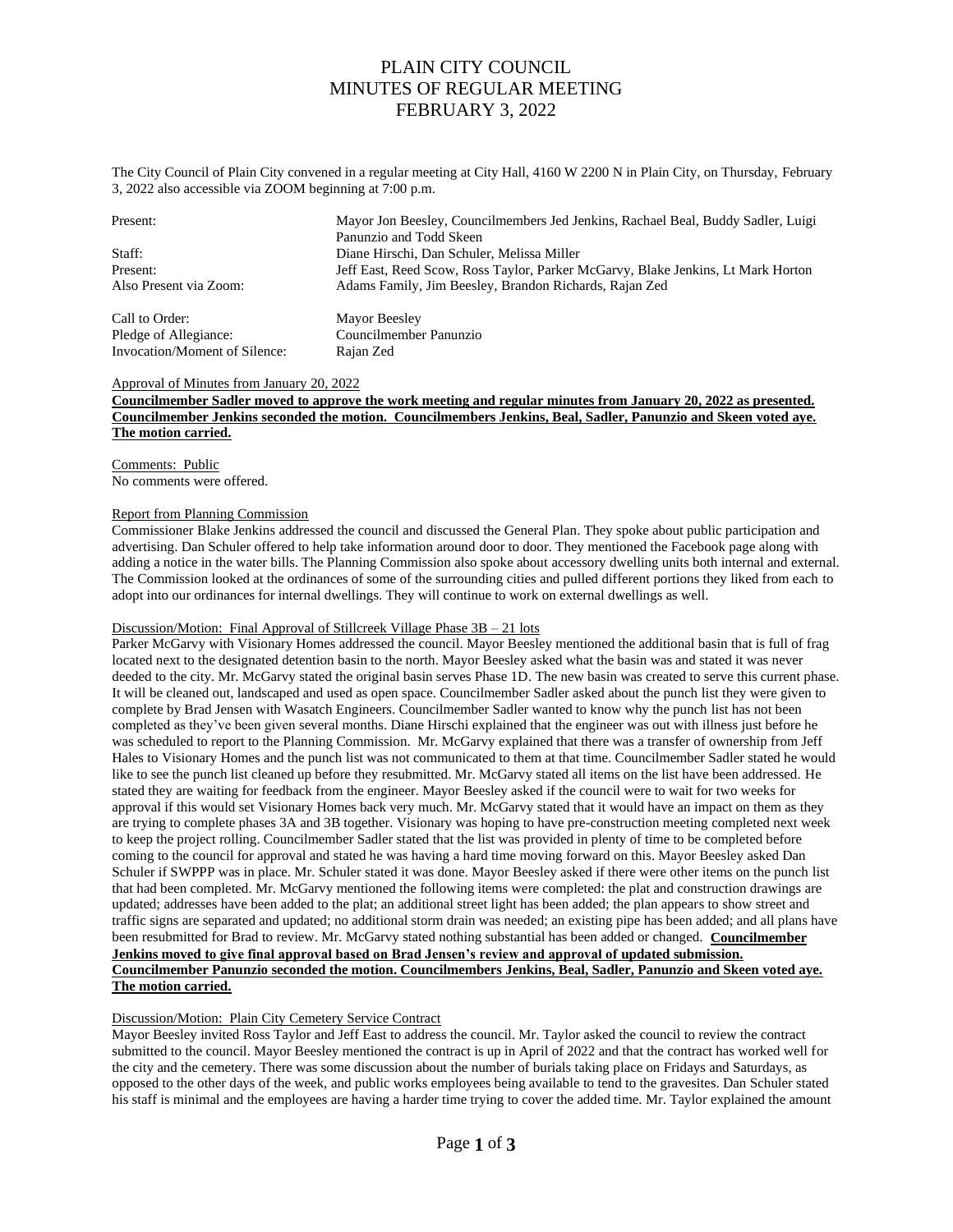of time and effort that goes into opening and closing burial plots and the fees associated as well. Mr. Taylor mentioned that the city does make a profit off of each burial and benefits from the equipment that is paid for by the cemetery. Mayor Beesley mentioned that the city employees are being asked to cover those burials and often change their weekend plans. He added his appreciation for the employees and cemetery caretakers for their dedication. Councilmember Skeen mentioned that if the city could incentivize overtime on the weekends for the public works employees, that might help ease the burden for them. Mayor Beesley stated he had no problem doing that. Councilmember Skeen expressed his appreciation for the care that both the cemetery and public works employees use while navigating the maze of headstones and graves. Mr. Taylor mentioned that he has a great relationship with Dan Schuler and the public works employees and appreciates the help they offer when called upon. He spoke about the amount that has been spent on equipment that is used solely by the cemetery that helps keep the costs for the city down. Mayor Beesley and Mr. Schuler discussed offering overtime for the public works employees when a burial lands on Fridays and Saturdays and agreed it would be beneficial. Councilmember Sadler stated compensation options should be at the discretion of Mr. Schuler. **Councilmember Sadler moved to approve the Cemetery Service Contract for another year. Councilmember Skeen seconded the motion. Councilmembers Jenkins, Beal, Sadler, Panunzio and Skeen voted aye. The motion carried.** 

### Discussion/Motion: Land Application Reservoir Geotechnical Proposal

Mayor Beesley spoke about the application for the sewer. Dan Schuler explained it covers a 70-million-gallon retention pond. Mayor Beesley stated the application allows for farmers to use the water for irrigation purposes and keeps the EPA from coming down on the city for having too much phosphorus in the water. He stated a Geotech study must be completed in order to go forward with the application. He also added the application would add longevity and capacity to the city system. Councilmember Sadler asked if this was something that must be done and both Mayor Beesley and Dan Schuler confirmed it was necessary. Mayor Beesley acknowledged it was a lot of money to spend and there are other options, but none of them are developed enough to be of any use to the city. Councilmember Panunzio stated with the growth happening the city, water retention would need to be doubled and this was the best option. The council discussed the different amounts on the proposals submitted by CMT Engineering and Geostrata and decided to use CMT Engineering. **Councilmember Jenkins moved to approve the Land Application Contract with CMT Engineering Labs for \$9,950.00. Councilmember Sadler seconded the motion. Councilmembers Jenkins, Beal, Sadler, Panunzio and Skeen voted aye. The motion carried.** 

#### Discussion/Motion: Final Acceptance of Archway Subdivision

Mayor Beesley asked Dan Schuler to pull up the map of the subdivision for the council to see. Mayor Beesley explained the stub road on this subdivision becomes a dead end where Val Cotter's property is now located. The road was slated to be turned into a turn-around, however, a shop building has been erected on Cotter's property that blocks off part of the dead end. He stated the subdivision is roughly twenty years old and the developers never finished the infrastructure before they began building homes; the city is now left to clean up the mess. Mayor Beesley stated Jeff Hales approached him about this subdivision to close it out. Jeff Hales asked if the city would accept \$20,000.00 in escrow payments and Mr. Hales would take the other \$10,000.00. Mayor Beesley stated he was not against it, but is unhappy about the message it sends to other developers. Mayor Beesley asked for the councils input on this matter. Councilmember Jenkins asked if a turn-around was going to added, but Mayor Beesley stated it wasn't possible now with the building blocking it. Councilmember Sadler mentioned it would have to be accepted as-is. Councilmember Beal stated she did not like the idea of letting the developer get away with it and setting a precedent. Councilmember Skeen also added that the city's really couldn't do anything with it. Councilmember Beal suggested that the entire escrow should be forfeited to set a precedent going forward. Mr. Schuler stated the punch list given to Mr. Hales was very recent and there were some broken sidewalks that needed to be fixed. Councilmember Sadler stated those should be fixed since the property was still technically under warranty and the punch list should be completed before allowing escrow to be released. Mayor Beesley asked if the matter should be tabled until Mr. Hales is contacted and given time to fix these issues. **Councilmember Sadler moved to table final acceptance of the Archway Subdivision. Councilmember Jenkins seconded the motion. Councilmembers Jenkins, Beal, Sadler, Panunzio and Skeen voted aye. The motion carried.** 

Councilmember Beal asked about not releasing the escrow, stating she is still worried about setting a precedent for future developers. Councilmember Sadler stated if Mr. Hales decides against finishing the punch list and repairing the sidewalks, the city could keep the escrow and use that money to make the necessary repairs instead.

### Discussion/Motion: Increase Fee for ROW Encroachment and Excavation Permit

Mayor Beesley spoke about the ROW Encroachment fee and increasing it to \$150.00 from \$75.00. Mayor Beesley stated the city ordinance allows for the option of using cash bonds of \$1,000.00 in place of a fee, but in doing so, the city essentially becomes a bank. It also places added work and stress on the office staff as it becomes a maintenance nightmare. Mayor Beesley stated Mr. Schuler does a great job of keeping developers and contractors in line and increasing the fee is far better and easier on everyone than trying to keep track of a bunch of bonds. Mr. Schuler stated it also helps offset costs for the city as well. **Councilmember Jenkins moved to amend the ROW Encroachment fee. Councilmember Sadler amended the motion to revisit this in one**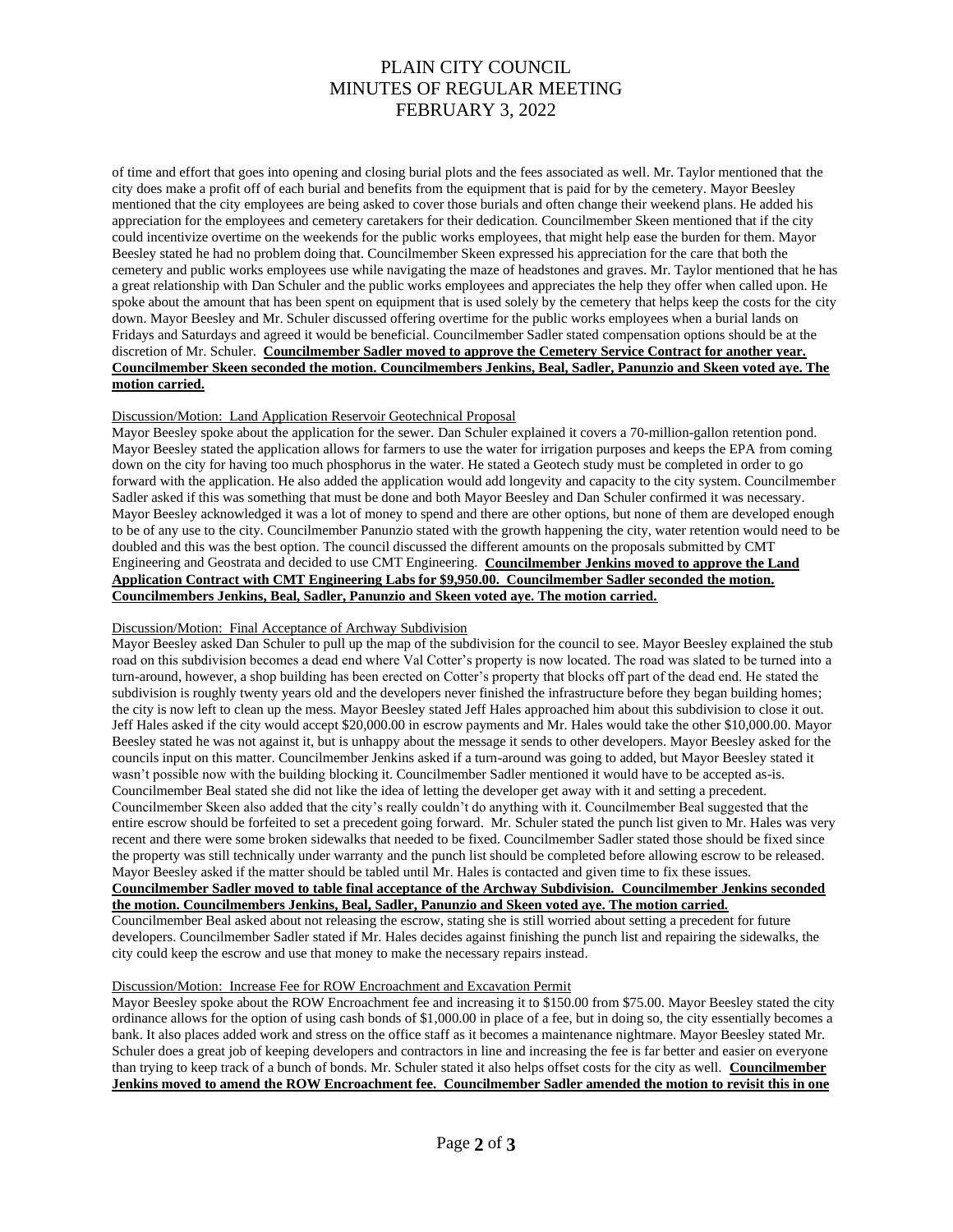### **year. Councilmember Skeen seconded the motion. Councilmembers Jenkins, Beal, Sadler, Panunzio and Skeen voted aye. The motion carried.**

Discussion/Motion: Council Assignments

Mayor Beesley requested that council assignments be pushed back two weeks in order to prepare. **Councilmember Jenkins moved to table the Council Assignments for two weeks. Councilmember Panunzio seconded the motion. Councilmembers Jenkins, Beal, Sadler, Panunzio and Skeen voted aye. The motion carried.** 

Motion: Approval of Business Licenses

| Renewals                                                                                |                       |                         |                                                                                                                  |  |  |  |
|-----------------------------------------------------------------------------------------|-----------------------|-------------------------|------------------------------------------------------------------------------------------------------------------|--|--|--|
| C&B Auto Repair                                                                         | Curt Knight           | 2166 N 4500 W           | auto repair                                                                                                      |  |  |  |
| Cook's Auto Sales, Antique Sale                                                         | George Cook           | 1985 N 4650 W           | auto & antique storage                                                                                           |  |  |  |
| <b>Randy Marriott Construction</b>                                                      | Randy Marriott        | 4960 W 2200 N           | construction & maintenance                                                                                       |  |  |  |
| JDR Home Inspections LLC                                                                | Dee & Sue Rose        | 1802 N 4475 W           | construction loan inspections                                                                                    |  |  |  |
| Teresa's Daycare                                                                        | Teresa Maisey         | 1623 N 4400 W           | home licensed daycare                                                                                            |  |  |  |
| Hilary's Home Daycare                                                                   | <b>Hilary Perez</b>   | 3639 W 2600 N Suite A&B | daycare                                                                                                          |  |  |  |
| Maverik                                                                                 | Maverik               | 4098 W 1975 N           | c-store & beer license                                                                                           |  |  |  |
| Beehive Naturals LLC                                                                    | Samuel Ginn           | 1383 N 4700 W           | lotions, lip balms & soaps                                                                                       |  |  |  |
| Tara's Tot Stop Preschool                                                               | Tara Savage           | 2067 N 2850 W           | preschool                                                                                                        |  |  |  |
| Paulette & Emily's Home Daycare                                                         | Paulette Sip          | 1547 N 4325 W           | home daycare                                                                                                     |  |  |  |
| Kent's Market                                                                           | PCO-KTALLC            | 3673 W 2600 N           | grocery store & beer license                                                                                     |  |  |  |
| America First Credit Union at Kents                                                     | <b>AFCU</b>           | 3673 W 2600 N           | credit union                                                                                                     |  |  |  |
| Dollar Tree Stores Inc.                                                                 | Dollar Tree           | 3625 W 2600 N           | retail variety store                                                                                             |  |  |  |
| Auto $Z$ one #6769                                                                      | AutoZone              | 3655 W 2600 N           | auto parts & accessories                                                                                         |  |  |  |
| RZR Utah                                                                                | Cory King             | 3461 W Bridlewood Ct    | online RZR promotional items                                                                                     |  |  |  |
| Sugar Stop                                                                              | Ellie Clark           | 3267 W 2950 W           | food trailer office                                                                                              |  |  |  |
| Phenix Ventures LLC                                                                     | Marci Shupe           | 4716 W 2050 N           | purchase & maintain rental properties                                                                            |  |  |  |
| A.Lyn Events                                                                            | Angela Nelson         | 2414 N 4350 W           | planning/hosting events                                                                                          |  |  |  |
| <b>Wasatch Peaks Credit Union</b>                                                       | WPCU                  | 3631 W 2600 N           | credit union                                                                                                     |  |  |  |
| Garbage Thieves LLC                                                                     | Brandon Adams         | 990 N 5200 W            | office for billing                                                                                               |  |  |  |
| <b>Flowing Locks Salon</b>                                                              | Jordan Andrascik      | 1651 N 3450 W           | hair salon                                                                                                       |  |  |  |
| Armstrong Leather Works LLC                                                             | <b>Jody Armstrong</b> | 5190 W 2700 N           | cowboy leather items                                                                                             |  |  |  |
| <b>Sweet Honey Quilts</b>                                                               | Shaylene Engh         | 3168 N 3450 W           | long arm quilting                                                                                                |  |  |  |
| Mantah LLC                                                                              | Meliza Chase          | 4500 W 2200 N           | online retail sales                                                                                              |  |  |  |
|                                                                                         |                       |                         | Councilmember Beal moved to approve the business licenses as presented. Councilmember Skeen seconded the motion. |  |  |  |
| Councilmembers Jenkins, Beal, Sadler, Panunzio and Skeen voted aye. The motion carried. |                       |                         |                                                                                                                  |  |  |  |

Motion: Approval of Warrant Register

See warrant register dated 01/20/2022 to 02/01/2022. **Councilmember Jenkins moved to approve and pay the bills as presented. Councilmember Skeen seconded the motion. Councilmembers Jenkins, Beal, Sadler, Panunzio and Skeen voted aye. The motion carried.**

Report from City Council

Councilmember Sadler mentioned the UCLT mid-season meetings in St. George are on April 20<sup>th</sup>-22<sup>nd</sup>. Councilmember Skeen stated people are happy that street lights are being repaired. Mayor Beesley mentioned the fundraising concert for the amphitheater that was put on by the Plain City Pops and local schools and expressed his appreciation for their efforts.

### **At 8:07 p.m. Councilmember Sadler moved to adjourn and was seconded by Councilmember Skeen. The vote was unanimous.**

City Recorder

\_\_\_\_\_\_\_\_\_\_\_\_\_\_\_\_\_\_\_\_\_\_\_\_\_\_\_\_\_\_\_\_\_\_\_\_\_\_

Mayor

Date approved \_\_\_\_\_\_\_\_\_\_\_\_\_\_\_\_\_\_\_\_\_\_\_\_\_\_\_\_\_\_

\_\_\_\_\_\_\_\_\_\_\_\_\_\_\_\_\_\_\_\_\_\_\_\_\_\_\_\_\_\_\_\_\_\_\_\_\_\_\_\_\_\_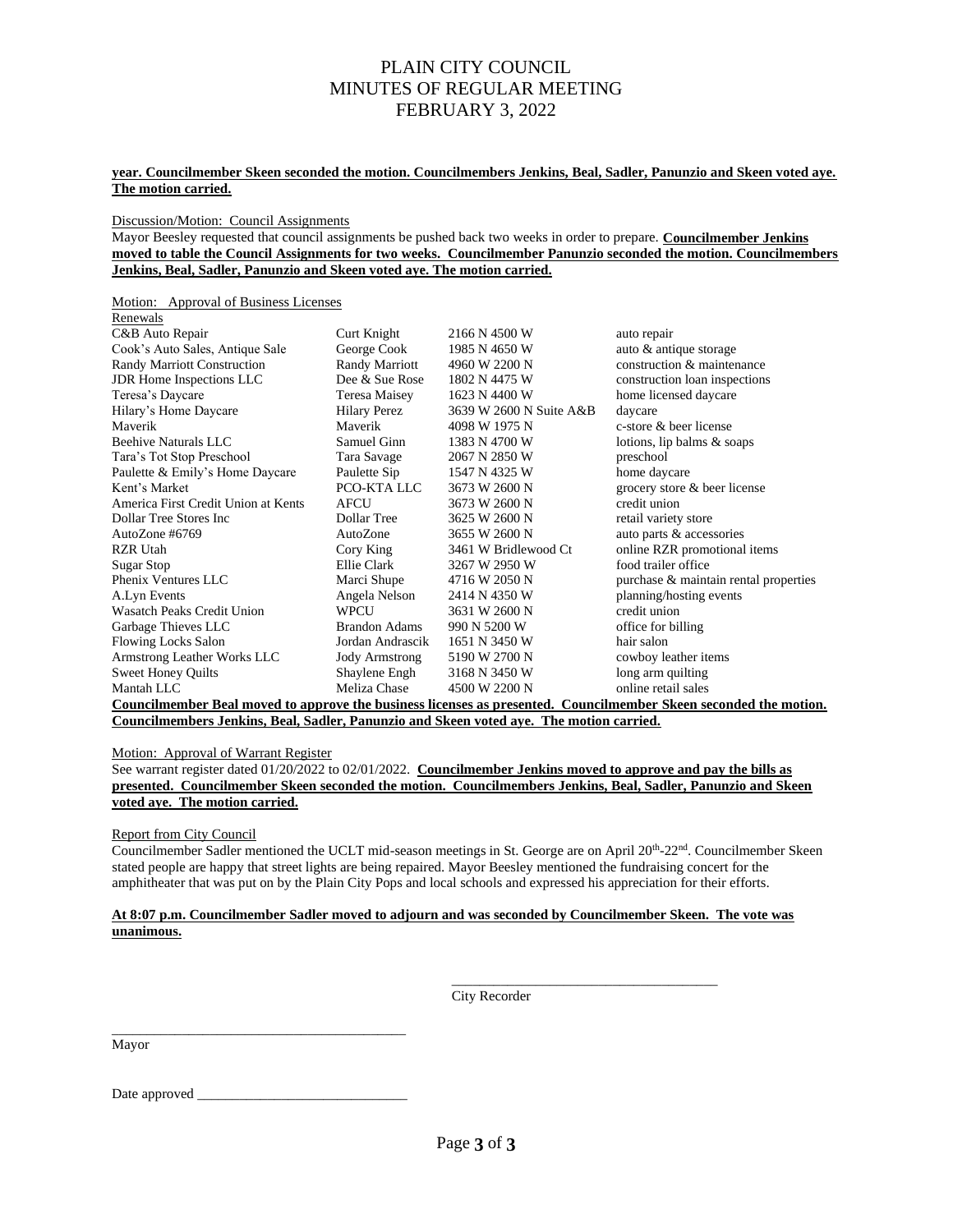The City Council of Plain City convened in a regular meeting at City Hall, 4160 W 2200 N in Plain City, on Thursday, February 17, 2022 also accessible via ZOOM beginning at 7:00 p.m.

| Present:                      | Mayor Jon Beesley, Councilmembers Jed Jenkins, Rachael Beal, Buddy Sadler, Luigi |  |  |
|-------------------------------|----------------------------------------------------------------------------------|--|--|
|                               | Panunzio and Todd Skeen                                                          |  |  |
| Staff:                        | Diane Hirschi, Dan Schuler, Melissa Miller                                       |  |  |
| Present:                      | Chris Tremen, Andy Ortgiesen, Elva Shepard, Jon Shepard, Craig Munford, Sheena   |  |  |
|                               | Larose, Sale Fonotisatele, Lisa Cox, Jim Flint, Cole Allen, Kelly Pearson, Dave  |  |  |
|                               | Stireman, Shawn Cottle                                                           |  |  |
| Also Present via Zoom:        | Brandon Richards, Jim Beesley, Carl Miller                                       |  |  |
| Call to Order:                | Mayor Beesley                                                                    |  |  |
| Pledge of Allegiance:         | Mayor Beesley                                                                    |  |  |
| Invocation/Moment of Silence: | Councilmember Sadler                                                             |  |  |

#### Approval of Minutes from Feb 3, 2022

#### **Councilmember Beal moved to approve the work meeting and regular minutes from February 3, 2022 as presented. Councilmember Jenkins seconded the motion. Councilmembers Jenkins, Beal, Sadler, Panunzio and Skeen voted aye. The motion carried.**

#### Comments: Public

Craig Munford addressed the council regarding the Ute and WFFL league discussion. Mr. Munford stated he has been involved in all aspects of the football leagues both as a parent and a coach. He is in support of the Ute Football league and believes it will be a good addition to the city. He appreciates the work put into the WFFL by Colette Doxey, but he believes this is a better opportunity for the kids.

Chris Tremen addressed the council about his involvement with the Ute league and helping to bring the program farther north. He quoted the Clearfield City Mayor's support of the Ute league while also praising the recreation leagues. Mr. Tremen spoke about his personal experiences and overall approval of the Ute League. He thanked the council for providing youth recreation programs for the kids.

# Report from Planning Commission

No one to report.

#### Presentation: Ute Football League'

Andy Ortgiesen presented to the council regarding the benefits and differences the Ute football league offers versus the WFFL program. Mr. Ortgiesen began with an informational video, which summarized how the Ute league works and the benefits offered to each player. Mr. Ortgiesen spoke about his appreciation for Colette Doxey and her work with the football programs currently in place. He stated the Ute league would like to have her involvement within their program and work in tandem. Mr. Ortgiesen spoke about the confines and constructs of the WFFL league and the advantages offered by switching to the Ute league, for both coaches and players. Mayor Beesley asked about how the games are determined and set up. Mr. Ortgiesen went through the steps involved in how teams and games are scheduled. He spoke about clinics and classes that are also offered as a part of their program to help develop the kids and coaches. He mentioned that every team has a playoff and has a chance to earn a trophy. He also spoke about developing teams that will play at every level together up to high school. Mr. Ortgiesen also went over the financial side of the program and the possible savings and revenue estimated for the city. He also spoke about the opportunity for the kids to play in more places and against more teams. He stated the purpose of his presentation was to ask for the city's support and involvement with the Ute league. Mayor Beesley stated he was not opposed to either program so long as football is played on the city fields and there is an opportunity for every kid to play. He mentioned his concern regarding the costs involved with the Ute football league and the scholarships, but was told there are corporate sponsors who have made large donations to the Ute program in order to help cover costs and scholarships. Mayor Beesley stated he spoke with Mayor Shepard of Clearfield City regarding their involvement with the Ute league and was told they have been elated with the program. Mayor Beesley mentioned his brother referees for the WFFL league and was told there are more and more kids moving to the Ute Football league. Councilmember Skeen stated he is torn between the two programs. He mentioned that parents will find a way to afford the costs involved with the league if they really want their kids to play. Mr. Ortgiesen stated the Ute league has different options to help families who may struggle financially with fundraisers and sponsors, but mentioned no child would be turned away if they could not pay. Councilmember Jenkins asked about how teams would be determined as more kids move to the Ute league. Mr. Ortgiesen stated there would be skill nights to assess where each kid falls and then determine which team they would go to. He stated some districts have done drafts and others have done color levels to help keep the teams even. Councilmember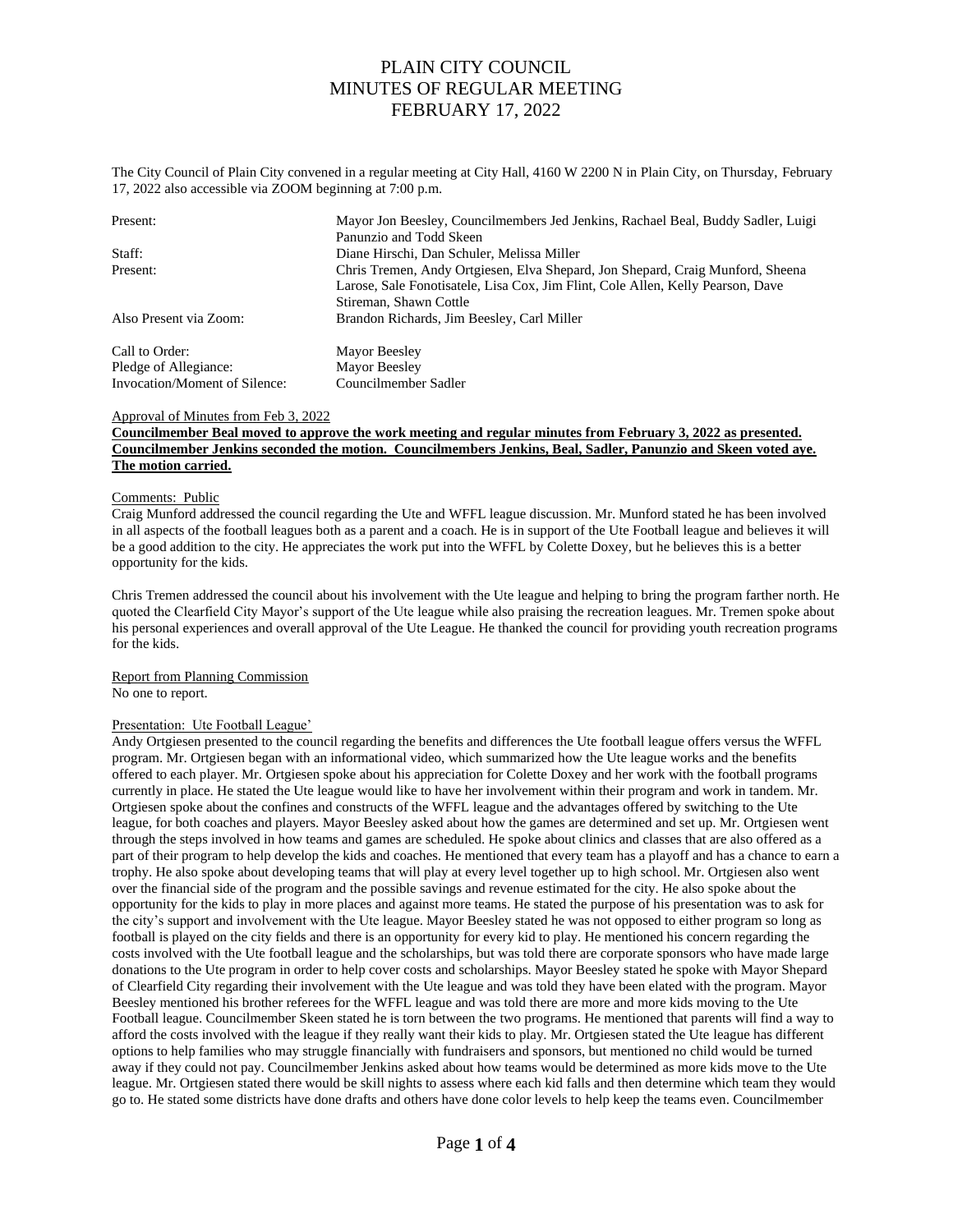Panunzio asked about keeping the teams to 10 kids each and Mr. Ortgiesen stated that was their plan. Mayor Beesley stated in the past, the WFFL league has had roughly 80 kids and asked how many had signed up for the Ute League. Mr. Ortgiesen mentioned the numbers keep changing, but as of today, there were about 55 players signed up. Mayor Beesley stated that the dilution is starting, but he promised Colette Doxey that he would run both the Ute and WFFL leagues this coming year and then make a decision following the end of the season. Councilmember Beal mentioned she wanted to see the games here on the city fields and doesn't want the families to have to travel. Mr. Ortgiesen pointed out that all teams have home and away games, just as there is in any other sport. Councilmember Beal asked what the percentage of travel entailed and Mr. Ortgiesen mentioned it was about 50%. He stated that more cities are looking to put together teams with the Ute league. Councilmember Panunzio stated he didn't believe travel would be an issue. Councilmember Jenkins asked about team sizes in the Ute league versus the WFFL. Mr. Ortgiesen stated there is a mandatory split at 30, but they usually split it before they reach that size. Councilmember Beal asked about children with special needs being accepted on the teams and Mr. Ortgiesen went over the 12<sup>th</sup> man program that allows for those kids to be included. The council thanked Mr. Ortgiesen for his presentation.

Mayor Beesley invited anyone involved with the WFFL to speak as well. Dave Stireman, the president of the WFFL, addressed the council. Mr. Stireman stated the WFFL is not in a decline and mentioned they have implemented the splitting of teams just recently. He admitted the WFFL has been slow to make changes, but stated that it is due to people being happy with the way the program is set up. Mr. Stireman stated they have also implemented an A and B team split that was just recently voted on. He stated he believes in opportunity and the WFFL is a true non-profit organization. He spoke about the differences in financial costs between the WFFL and the Ute leagues. Mr. Stireman stated the WFFL league implements many of the same programs as the Ute league. He mentioned each league is regionalized to keep travel to a smaller area and accommodate families. He stated the WFFL wants to keep Plain City in their league and continue to work with Colette. He reiterated there was no mass exodus of players moving to the Ute league. Mayor Beesley clarified that the WFFL was still losing numbers however and Mr. Stireman agreed. Mayor Beesley asked if it was responsible for a city to implement two leagues. Mr. Stireman stated the city would have to look at their costs and determine if it was feasible. He mentioned the high school aspect the Ute league uses as a selling point and stated most kids aren't looking that far ahead; they just want to play football. Mayor Beesley asked if the WFFL should have changed their rules in order to allow for more movement within cities. Mr. Stireman stated that changing formats is very difficult, but they are trying to evolve to stay competitive with the Ute league. Mr. Stireman mentioned that the Ute league is really not a financial advantage for the city and stated most cities stay with the WFFL league because they like the way it is run. Councilmember Beal asked if the WFFL has a place for special needs kids on the teams. Mr. Stireman stated the WFFL does allow for that and determines which team is best for each kid to have a positive experience. Mr. Stireman stated he just wanted the council to have all of the facts.

Mayor Beesley thanked Mr. Stireman for his comments and asked if there were others who wanted to speak. Sale Fonotisatele spoke to the council and thanked Mr. Stireman for his comments. Mr. Fonotisatele stated the WFFL started out with a great platform, but needed to make some changes. They spoke with Colette about making changes, but nothing happened so they moved to the Ute league. He stated his decision to move was based on the changes the Ute league had made that allowed for more opportunity for the kids and coaches. He mentioned his appreciation for the WFFL league and all it has done so far, but stated he believed the Ute league was a better choice for him personally. Mayor Beesley thanked everyone for their comments and stated he would be happy to speak to anyone about this privately if they felt it needed further discussion.

### Discussion/Motion: Final of Cove Creek Subdivision – 6 lots – approximately 900 N 5200 W

Mayor Beesley stated he had spoken with Jim Flint regarding some of the issues that needed to be addressed within this subdivision. He spoke specifically about the sewer that would be connected at "some future time". Mayor Beesley stated he did not like that wording and although the city cannot force the property owners to connect, eventually they will end up paying for two sewer systems. His other concern was regarding lot 5 and 6. They are zoned as A-1, which requires 150 feet of frontage. In the drawing the council had, it appeared that the frontage was only 100 feet and Mayor Beesley asked why it was changed. Mr. Flint stated it was just an option that was presented to the city, but the original plan already had the 150 feet frontage included on it. Mayor Beesley stated that the city would go forward with the original plan. Mr. Flint addressed the sewer concerns and stated the property owners would be on septic systems and the city would have the discretion to make them connect to the sewer system once it is installed. Mayor Beesley stated it wasn't a reason to deny the development, but didn't like the idea that property owners would have to pay for both septic and sewer systems. Mayor Beesley asked about the storm drain easement and requested that it be deeded to the city with an access road along lot 6 with a turnaround. Mr. Flint stated it would be 1.36 acres that is dedicated by fee simple to the city. He hasn't spoken with the owner yet, but intends to do so. Councilmember Sadler asked about how it would be maintained. He stated that the city should decide how it would be maintained. He asked about the bubble in the middle of the road and stated that the city didn't want those anymore. Mayor Beesley asked Mr. Flint to clarify the drawing for the council and explain if it was temporary or not. Dan Schuler stated it is not temporary, but will be permanent to accommodate city vehicles and the house that will be built on the east end of the subdivision. There was some discussion regarding the right of way for a property that was not currently connected, but could possibly connect in the future. Mayor Beesley asked Mr. Flint if there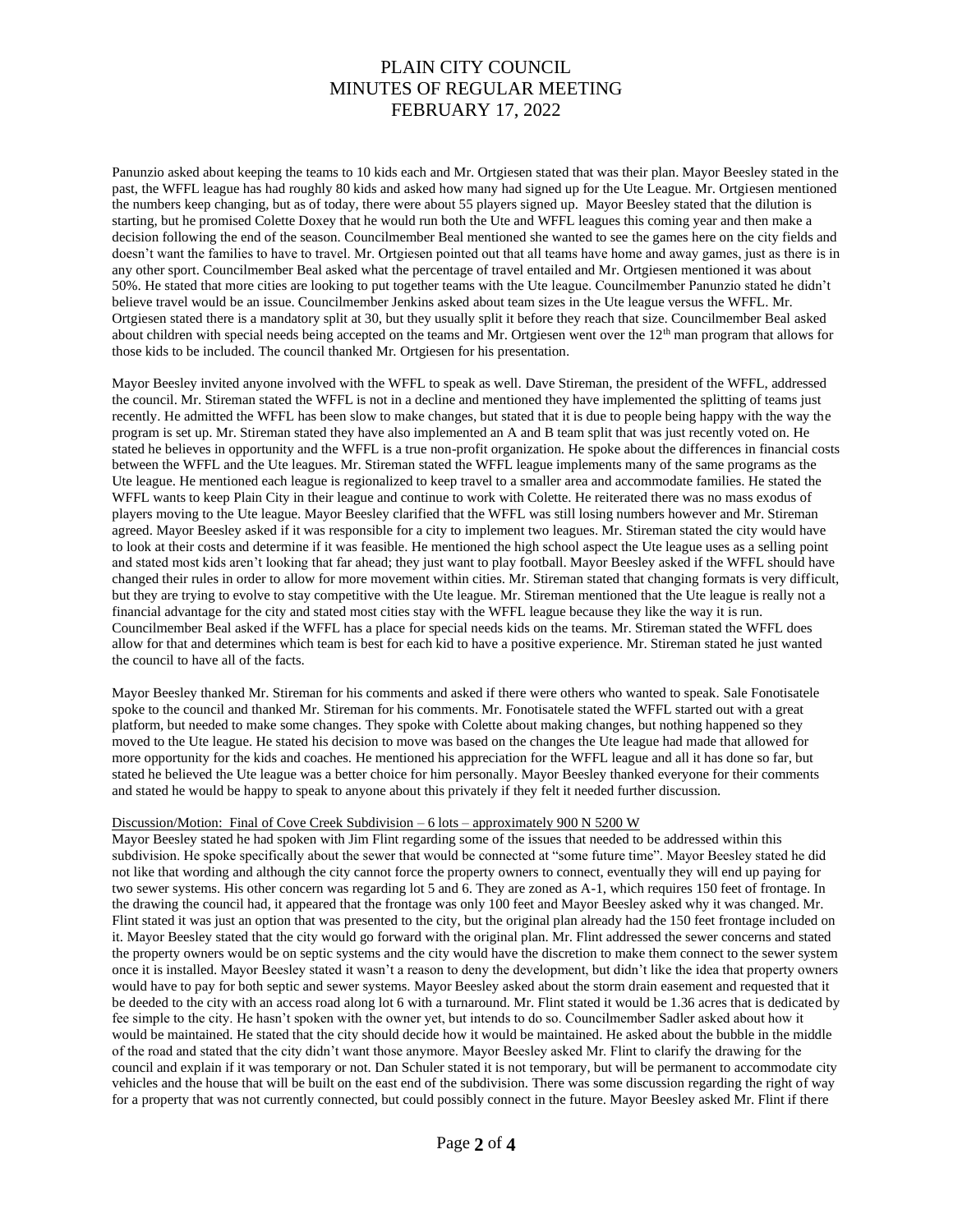had been any discussion with the property owner about putting in a temporary turnaround for the time being. Mr. Flint stated he had not. Mayor Beesley suggested keeping the current bubble as a temporary turnaround and restricting lot 3 for now. Mr. Flint stated that the developer would need to be able to build on lot 3 and offered to build a hammerhead at the end of the street. Mr. Schuler stated that it wouldn't work and a turnaround was needed. Mr. Flint stated they needed lot 3 and would do whatever the city required to make that happen. Councilmember Sadler stated the city does not want the bubble and restricting the lot is the next step. Mayor Beesley asked if lot 3 was being held for a family member or relative. Mr. Flint stated he did not know. Mayor Beesley stated there would need to be a letter from the owner of that lot stating they understand the bubble would have to be fixed and was only temporary. He asked Mr. Flint to figure out how to make the necessary adjustments in order for the city to go forward. Councilmember Sadler stated it would have to either be restricted, the landowner would have to get an easement, or the city would have their attorney write up a legal description that Mr. Flint would have to pay for. Mr. Flint stated they would do whatever was necessary to solve the problem and keep lot 3 available to build on. Mayor Beesley asked the city attorney to review the plan and asked if a legal description could be written up to address the turnaround being temporary. Councilmember Sadler stated he would like to see curb and gutter end at the bubble, and continue the asphalt beyond that point. The city attorney stated something could be written up. Mayor Beesley asked if approval could be done tonight if it included a contingency regarding the turnaround. Councilmember Sadler stated he wanted the documents completed beforehand. He stated he wanted to know what he was voting on. Councilmember Beal reminded the council there were other concerns brought up that would need to be addressed as well. Mr. Flint asked about the pond and asked if the homeowner could maintain it. He was told the city doesn't like that idea and it generally causes more problems. Mr. Flint then asked if the owner could cover it in grass and not cobble. He stated the owner would landscape it well. Mayor Beesley stated that the owners wouldn't be there forever and then the city is left to maintain it. Councilmember Sadler stated if the city owns it, they should decide how it will be landscaped. Mayor Beesley agreed with Councilmember Sadler. Mayor Beesley asked Mr. Flint to write up the legal description on their plat regarding the bubble being temporary and asked if it could be tabled until that is completed. Mr. Flint agreed. **Councilmember Sadler motioned to table the approval of the Cove Creek Subdivision. Councilmember Jenkins seconded the motion. Councilmembers Jenkins, Beal, Sadler, Panunzio and Skeen voted aye. The motion carried.**

### Discussion/Motion: Final Acceptance of Archway Subdivision

Mayor Beesley reminded the council that it was tabled at the last meeting. The list of items needing to be addressed and fixed has been taken care of and the escrow funds that have been in holding can be distributed to the city and developer. Mayor Beesley stated due to the unique nature of this agreement and the length of time regarding the funds being held, he doesn't believe this will set a precedent. He mentioned that this will never happen again as Mr. Schuler has completed some ordinance work to protect the city. Councilmember Jenkins appreciated the work by Mr. Schuler and mentioned the escrow issue. He stated the purpose of escrow is to be used by the city when projects aren't completed by the developer in order to finish the work. **Councilmember Jenkins motioned to give final approval of the Archway Subdivision. Councilmember Sadler seconded the motion. Councilmembers Jenkins, Beal, Sadler, Panunzio and Skeen voted aye. The motion carried.**

# Discussion/Motion: Conditional Final Acceptance – Town Square Estates

Mayor Beesley stated the punch list has been completed. Mr. Schuler agreed. The one-year warranty phase can begin. **Councilmember Jenkins motioned to give final acceptance of Town Square Estates. Councilmember Beal seconded the motion. Councilmembers Jenkins, Beal, Sadler, Panunzio and Skeen voted aye. The motion carried.**

#### Discussion/Motion: Add \$700,000 to the Capital Projects List for Purchase of Property & Trails

Mayor Beesley stated money has been earmarked for future purchase use. Councilmember Jenkins asked if anything had actually been purchased and Mayor Beesley stated not yet, but property is currently being considered. He mentioned there are several properties being looked at. **Councilmember Sadler motioned to add \$700,000 to the Capital Projects Fund list. Councilmember Jenkins seconded the motion. Councilmembers Jenkins, Beal, Sadler, Panunzio and Skeen voted aye. The motion carried.**

# Discussion/Motion: Council Assignments

Mayor Beesley stated he spoke with Matt Dixon regarding council assignments in conjunction with the Strategic Plan. He believes that if the city can get the Strategic Plan fully functioning, the council assignments can be included within it. He asked the council to pay attention to the areas on the Strategic Plan and jot down those areas they would be interested in working on. Mayor Beesley stated once assignments are up and running, more can be done with the Strategic Plan to achieve the goals that are set. Mayor Beesley asked to table this motion for two weeks until after the Strategic Plan retreat. **Councilmember Sadler motioned to table council assignments for two weeks. Councilmember Beal seconded the motion. Councilmembers Jenkins, Beal, Sadler, Panunzio and Skeen voted aye. The motion carried.**